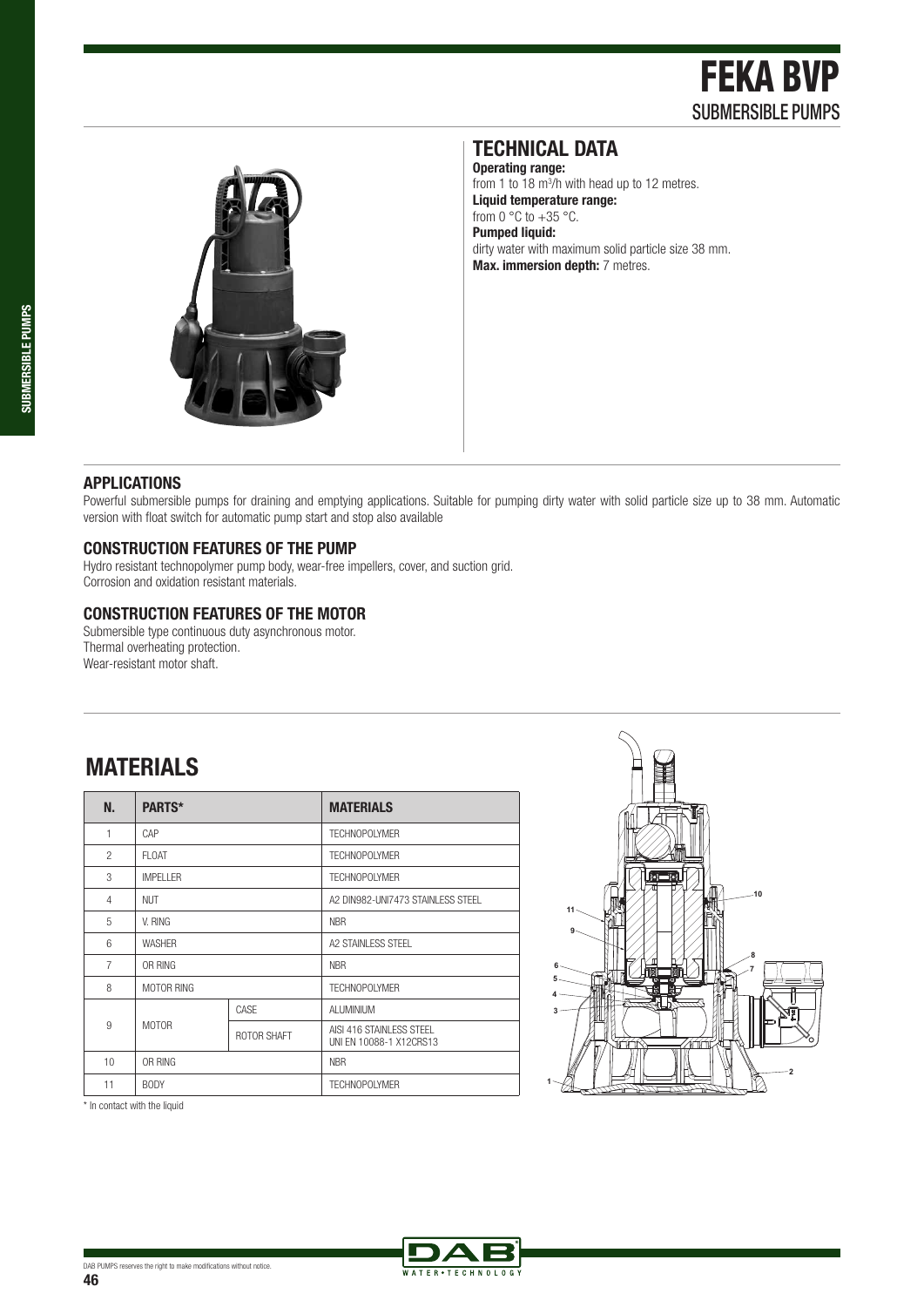## **PERFORMANCE RANGE**

The performance curves are based on kinematic viscosity values = 1 mm<sup>2</sup>/s and density equal to 1000 kg/m<sup>3</sup>. Curve tolerance according to ISO 9906.

### **GRAPHIC SELECTION TABLE**



# **SELECTION TABLE - FEKA BVP**

| <b>MODEL</b>   | $Q = m^3/h$ |                 |     |     |     | 12  | 15  | 18  | 24  | 30  | 36  |
|----------------|-------------|-----------------|-----|-----|-----|-----|-----|-----|-----|-----|-----|
|                | $Q=1/min$   |                 | 50  | 100 | 150 | 200 | 250 | 300 | 400 | 500 | 600 |
| FEKA BVP 700 M | Н<br>(M)    | 10.5            | 9.5 | 8.1 |     | 5.1 |     | . ა |     |     |     |
| FEKA BVP 750 M |             | $\overline{10}$ | 11  | 9.8 | 8.8 |     |     | 3.6 |     |     |     |